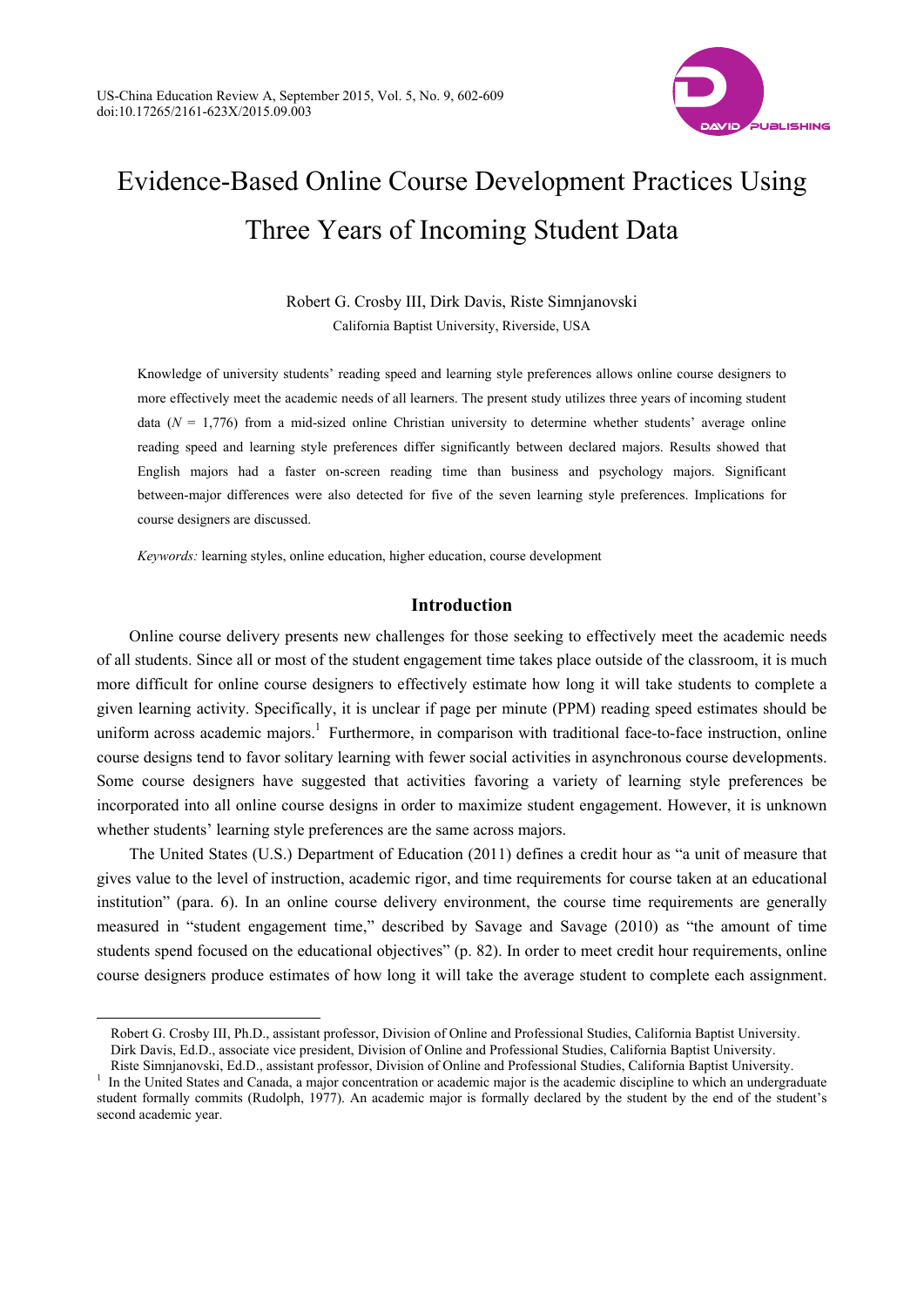Since reading assignments constitute a significant portion of students' engagement time in an online class, inaccurate PPM guidelines could result in radical misestimates of the time it will take students to complete these assignments. While generating local estimates based on incoming student reading data may solve this problem, it may not be safe to assume that English majors, for example, have the same average reading speed as psychology majors. Therefore, the present study examines a void in the literature by determining whether students' average online reading speed differs significantly between declared majors.

The combination of effective planning and strategic design is the necessary preparation for students to thrive in any environment (Chitanana, 2012). A major report from the U.S. Department of Education (2010) concluded that online course delivery models are most effective when they promote interactive learning or personal engagement with the course materials at deeper levels and over a longer period of time. Some online course designers have utilized theories and research related to multiple intelligences and differences in student learning styles in order to present material in a way that will effectively engage a variety of learners (Gardner & Hatch, 1989; Wang, Wang, Wang, & Huang, 2006). For example, in order to better engage students who prefer to learn in a social environment, a course designer may incorporate an assignment that requires them to interview a member of their chosen profession. However, some preliminary research suggests that learning style preferences may actually vary between academic majors (Cano, 1999). For example, English majors may actually prefer the solitary learning activities commonly associated with online learning, while communications majors may feel a strong desire for more face-to-face interaction. If this is the case, it would not be appropriate for course designers to adopt the same guidelines for all classes. Therefore, the present study seeks to extend the literature by determining whether students' learning style preferences differ significantly between declared majors.

## **Method**

#### **Participants**

Data were collected from the online division of a mid-sized private Christian university in Southern California. At the time of the study, the online division housed approximately 1,700 online students while also offering courses to an additional 1,500 traditional students. Participants consisted of online and professional undergraduate students enrolling during three different academic years. Data were available for 400 students in Year 1, 796 students in Year 2, and 580 students in Year 3. Among these students, there were 19 different declared majors: accounting, business, Christian studies, communications, computer information technology, criminal justice, early childhood studies, English, graphic design, interdisciplinary studies, kinesiology, liberal studies, marketing, organizational leadership, political science, psychology, public administration, public relations, and sociology. The gender and ethnic makeup was similar across years. In Year 1, 71% of the students were female. Forty-three percent of the students were Caucasian, 30% were Hispanic or Latino, 14% were African-American, and 2% were Asian. Student ages ranged from 18 to over 60, with the highest proportion of students (30%) falling between the ages of 23 and 27. Ages were approximately normally distributed with a slight positive skew.

## **Measures**

After enrolling in the university, students completed a battery of commercially provided online tests designed to assess their level of preparedness for online learning. Portions of this incoming student data, as well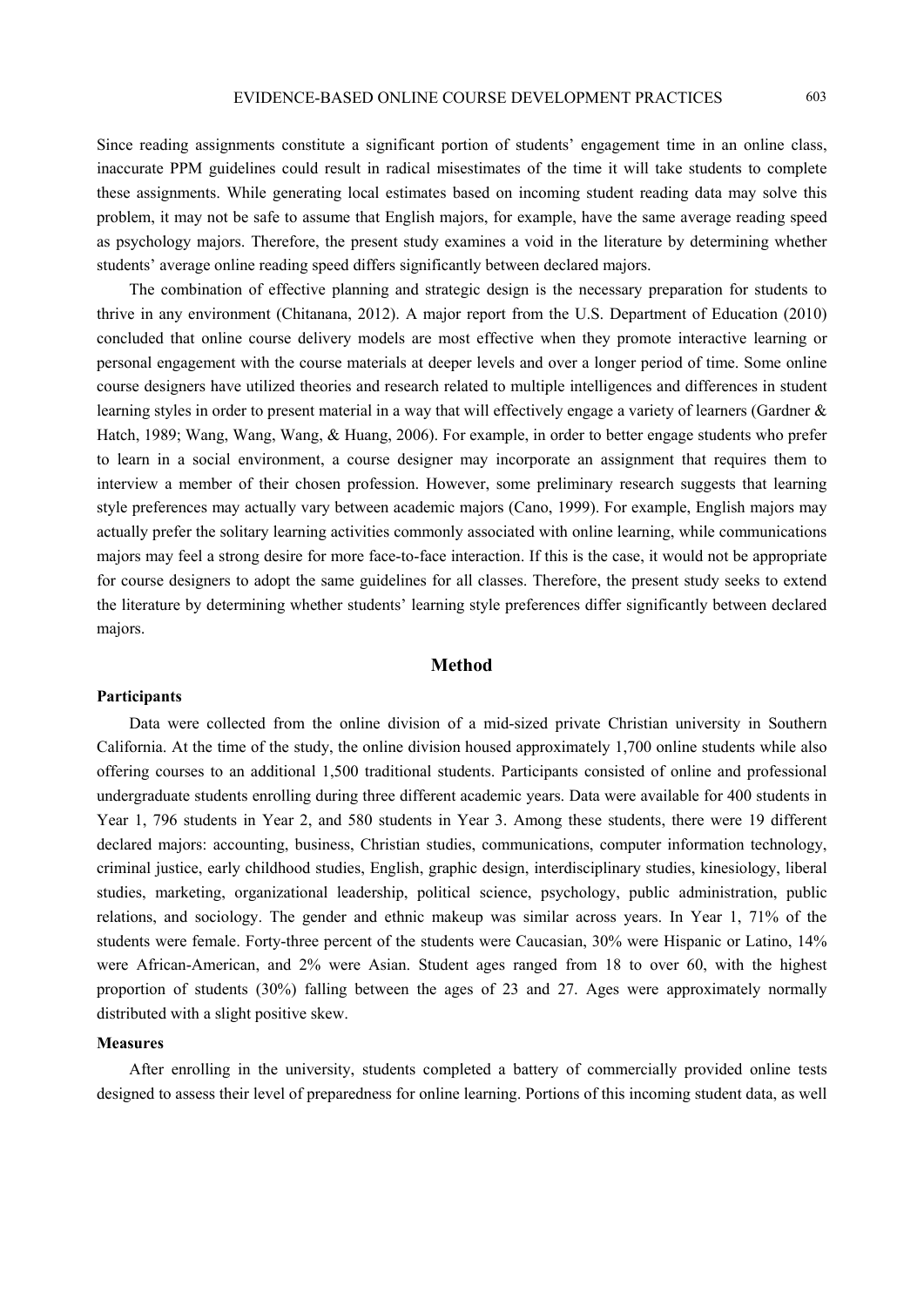as information about each student's declared major, were used in this study.

**Academic major.** Students declared an academic major upon enrollment. Students with no declared major were omitted from the study.

**Online reading speed.** Students read a one-page on-screen passage about the origins of the contact lens and answered 10 reading recall questions. The website timed how long it took the student to read the passage, and the student's online reading speed was calculated and reported in words per minute (WPM). Among students in Year 1, WPM scores had a surprisingly high mean and contained an unexpectedly large amount of variability ( $M = 352.81$ ;  $SD = 1,521.12$ ). WPM scores ranged from 38 to an implausible 24,840.

After consulting with the authors of the assessment, it was concluded that the students with unrealistically high reading speeds did not actually read the passage but rather clicked through the text as quickly as possible in order to get straight to the recall questions. In an attempt to filter out these students, those who received a failing score on the recall task (with a score below 70%) were removed from the data set. Even after the removal of additional outliers, the distribution continued to exhibit significant positive skewness, which is known to reduce statistical power when the sample size between groups is imbalanced. Therefore, a logarithmic transformation was conducted, thus, normalizing the reading speed distributions for both years.

**Learning style preference.** The learning style inventory was based on Gardner's (1983) theory of multiple intelligences, with items adapted from related inventories used to assess student abilities in these seven intelligence areas (e.g., Bordelon & Banbury, 2005). Students responded to 35 statements, each indicating one of seven different learning style preferences: aural (e.g., "Jingles, themes, or parts of songs pop into your head at random"), logical (e.g., "You like logic games and brainteasers. You like chess and other strategy games"), physical (e.g., "You love sports and exercise"), social (e.g., "You like playing games with others, such as cards and board games"), solitary (e.g., "You have a personal interest or hobby that you like to do alone"), verbal (e.g., "You like crosswords, playing scrabble, and word games"), and visual (e.g., "You draw well, and you find yourself drawing or doodling on a notepad when thinking"). Response options included: "The statement is nothing like me," "The statement is partially like me," and "The statement is very much like me." Raw scores were computed for each of the seven preference categories, with scores ranging from 0 to 10.

### **Results**

# **Research Question 1: Does Students' Average Online Reading Speed Differ Significantly Between Declared Majors?**

In order to answer our first research question, exploratory analyses were conducted with the first year's incoming student data. Confirmatory analyses were conducted with subsequently obtained data.

**Exploratory analyses.** After removing students with missing data, failing scores on the reading recall task, or implausibly high WPM scores, 290 students remained in Year 1. English majors contained the highest observed transformed mean (corresponding to a raw score of 191 WPM), while business and psychology majors appeared to be the slowest readers (corresponding to raw scores of 153 WPM and 154 WPM respectively). A one-way analysis of variance (ANOVA) found no significant between-major differences  $(F_{(10, 279)} = 1.00; p = 0.45)$ . However, a series of exploratory post-hoc *t*-tests were conducted in order to investigate potential bi-group differences. Bonferroni correction was not applied because the tests were exploratory in nature and because this would have inflated Type II error to an unacceptable level due to the large number of comparisons under study. Among these exploratory post-hoc analyses, two significant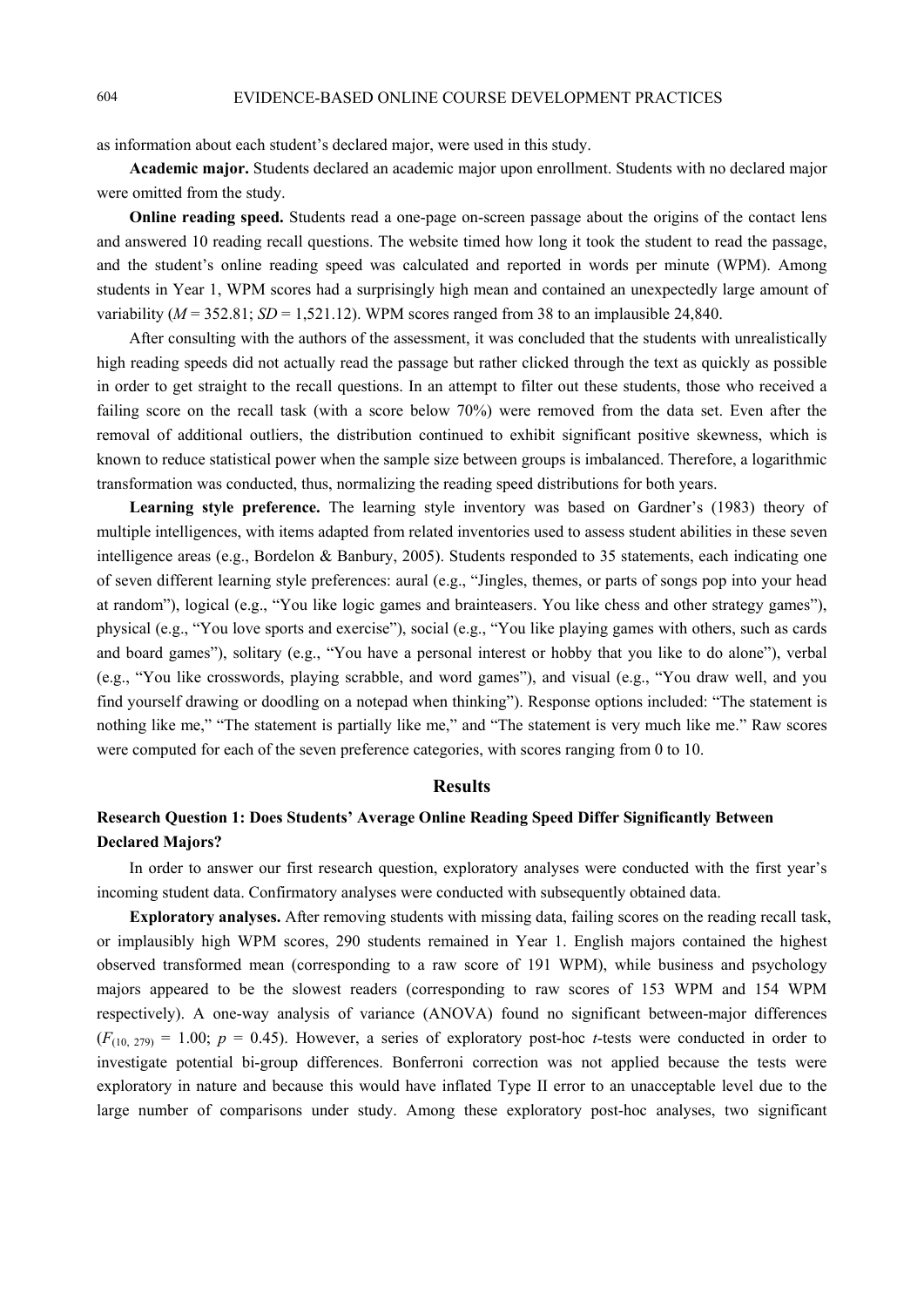comparisons emerged. English majors were significantly faster readers than both business majors  $(t(69) = 2.58)$ ;  $p < 0.05$ ) and psychology majors ( $t(61) = 2.09$ ;  $p < 0.05$ ). These corresponded to a substantively significant raw score difference of 38 WPM and 37 WPM respectively (or roughly 0.60 standard deviations).

**Confirmatory analyses.** Year 2 students with missing data, failing recall scores, or implausibly high WPM scores were removed from the analysis, resulting in a reduced sample size of 542. Mean standardized transformed WPM scores across majors in Year 2 are illustrated in Figure 1. As expected, English majors appeared to have the fastest reading time (corresponding to a raw score of 229 WPM). Psychology and business majors were among the slowest readers, both with raw scores corresponding to 159 WPM.



*Figure 1.* Mean standardized transformed online reading speed (WPM) scores by declared academic major among Year 2 students. English majors read significantly faster than business majors and psychology majors.

Two *a priori* independent samples *t*-tests were conducted to determine whether the differences observed in Year 1 would persist in Year 2. The first test confirmed that, as expected, English majors were statistically significantly faster readers than business majors  $(t(216) = 3.16; p < 0.01)$ . Likewise, the second test confirmed that English majors were also significantly faster readers than psychology majors  $(t(65) = 2.91; p < 0.01)$ . Moreover, these differences were substantively significant, with English majors reading, on average, 70 WPM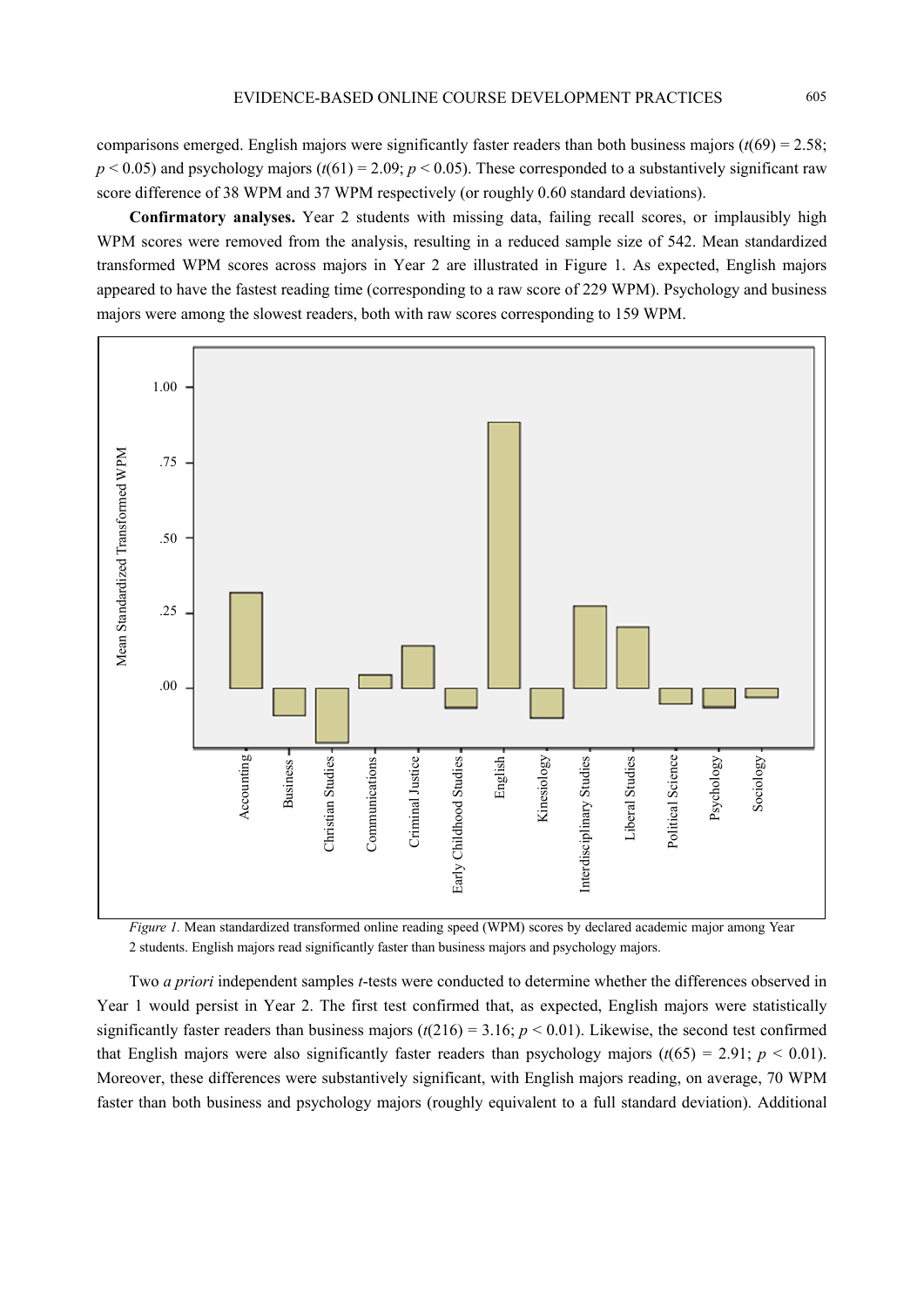exploratory post-hoc comparisons were generated, with uncorrected *t*-tests demonstrating a significant advantage for English majors over students of Christian studies, communications, early childhood studies, kinesiology, and sociology (all *p*'s under 0.05).

These analyses were not repeated with the Year 3 data because there were only seven English majors, too few to generalize the findings from the previous two years.

# **Research Question 2: Do Students' Learning Style Preferences Differ Significantly Between Declared Majors?**

In order to maximize statistical power, data from all three years  $(N = 1,776)$  were combined before testing for significant between-group differences in students' learning style preferences. To control for Type I error and to test whether the 19 majors differed along a combination of learning style preference dimensions, a multivariate analysis of variance (MANOVA) was first conducted. Using Pillai's trace, there was a significant effect of student major on the seven learning style preference dimensions ( $V = 0.21$ ;  $F_{(126, 12,299)} = 3.04$ ; *p* < 0.001). Next, one-way ANOVAs were conducted for each of the seven learning styles. Significant *F* tests were followed up with post-hoc comparisons using Bonferroni correction to control for Type I error. Standardized learning style preference scores for each declared major are reported in Table 1.

Table 1

*Standardized Learning Style Preference Scores by Declared Major (Years 1-3 Combined)* 

| Declared major                  | $\boldsymbol{N}$ | Aural   | Logical | Physical | Social  | Solitary | Verbal  | Visual  |
|---------------------------------|------------------|---------|---------|----------|---------|----------|---------|---------|
| Accounting                      | 65               | 0.00    | 0.55    | $-0.26$  | $-0.31$ | 0.07     | 0.11    | $-0.02$ |
| <b>Business</b>                 | 502              | $-0.10$ | 0.05    | $-0.03$  | $-0.07$ | $-0.14$  | $-0.16$ | 0.05    |
| Christian studies               | 64               | 0.24    | $-0.08$ | $-0.02$  | 0.05    | 0.06     | 0.01    | 0.02    |
| Communications                  | 56               | 0.21    | $-0.01$ | 0.19     | 0.31    | 0.24     | 0.00    | 0.09    |
| Computer information technology | 17               | 0.23    | 0.38    | $-0.53$  | $-0.43$ | $-0.09$  | $-0.15$ | 0.02    |
| Criminal justice                | 86               | $-0.12$ | $-0.01$ | $-0.11$  | $-0.17$ | $-0.18$  | $-0.02$ | $-0.04$ |
| Early childhood                 | 94               | 0.03    | $-0.35$ | 0.08     | 0.01    | 0.07     | $-0.02$ | $-0.26$ |
| English                         | 35               | 0.01    | $-0.26$ | $-0.50$  | $-0.02$ | 0.59     | 0.61    | $-0.27$ |
| Graphic design                  | 15               | $-0.10$ | $-0.25$ | $-0.18$  | $-0.13$ | $-0.02$  | $-0.27$ | 1.32    |
| Interdisciplinary               | 53               | $-0.35$ | $-0.14$ | $-0.03$  | $-0.20$ | $-0.14$  | $-0.06$ | $-0.14$ |
| Kinesiology                     | 148              | 0.20    | 0.08    | 0.31     | 0.14    | 0.00     | $-0.04$ | 0.12    |
| Liberal studies                 | 212              | 0.03    | $-0.19$ | 0.01     | 0.04    | $-0.03$  | $-0.14$ | 0.03    |
| Marketing                       | 14               | 0.24    | 0.13    | 0.50     | 0.38    | 0.52     | 0.28    | 0.71    |
| Organizational leadership       | 30               | $-0.02$ | $-0.16$ | $-0.21$  | $-0.11$ | $-0.20$  | 0.13    | $-0.15$ |
| Political science               | 26               | $-0.09$ | 0.69    | 0.46     | 0.20    | 0.09     | 0.25    | 0.52    |
| Psychology                      | 226              | 0.07    | $-0.05$ | $-0.05$  | 0.09    | 0.09     | 0.18    | $-0.08$ |
| Public administration           | 43               | $-0.40$ | 0.20    | 0.08     | $-0.06$ | 0.01     | 0.13    | $-0.20$ |
| Public relations                | 33               | 0.40    | 0.47    | 0.36     | 0.31    | 0.60     | 0.81    | $-0.07$ |
| Sociology                       | 57               | $-0.03$ | $-0.07$ | $-0.14$  | 0.12    | 0.12     | 0.22    | $-0.11$ |

**Aural learners.** A one-way ANOVA revealed significant between-group differences in students' preference for aural learning activities  $(F_{(18, 1,757)} = 2.28; p < 0.01)$ . Post-hoc tests were conducted using Bonferroni correction, revealing no significant contrasts. However, uncorrected *t*-tests found that aural learning activities tended to be preferred by students of Christian studies, communications, computer information technology, kinesiology, marketing, and public relations. Aural activities tended to be less preferred by interdisciplinary studies majors and public administration majors.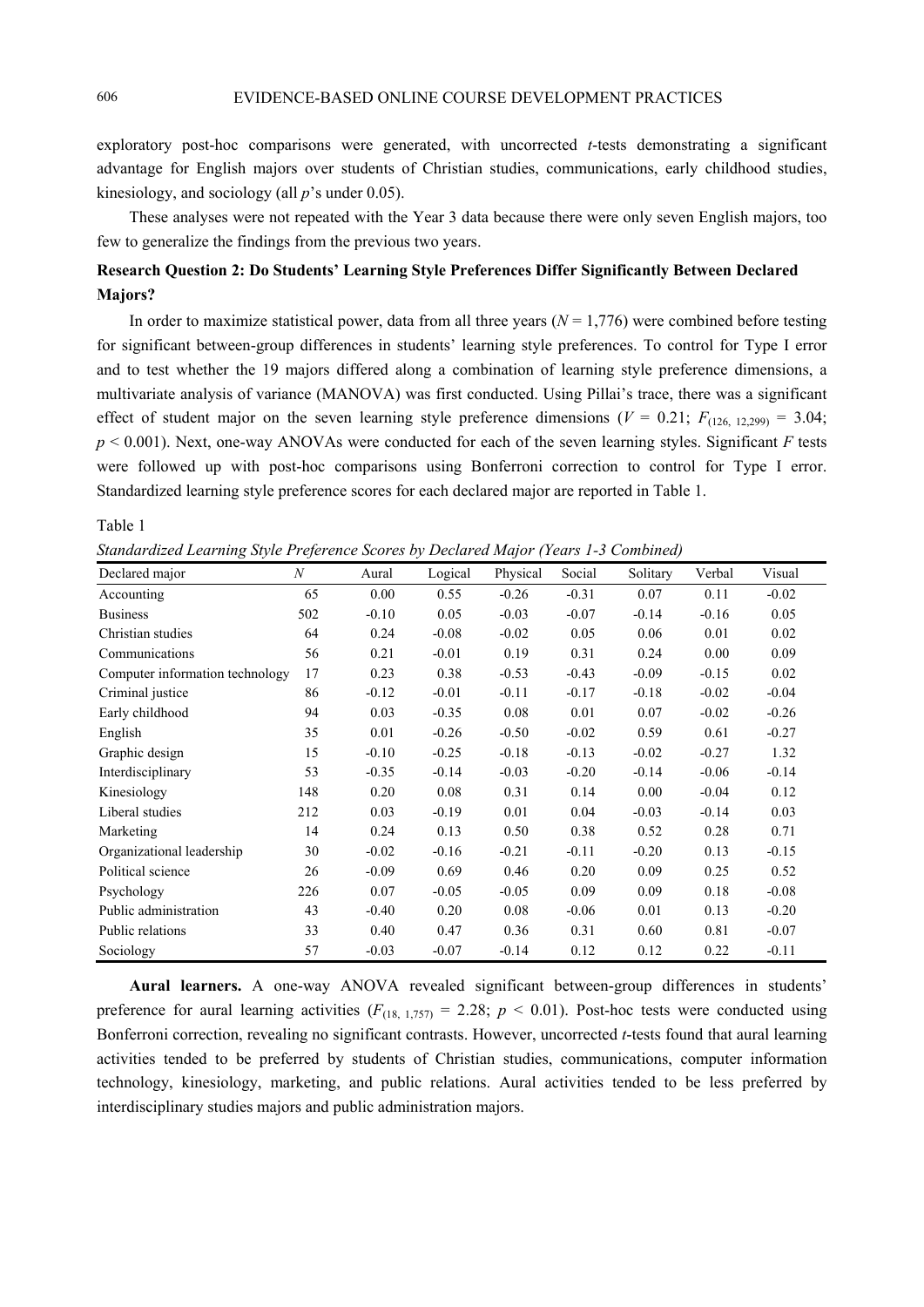**Logical learners.** Significant between-group differences were also detected in students' preference for logical learning activities  $(F_{(18, 1,750)} = 4.09; p < 0.001)$ . Post-hoc comparisons using Bonferroni correction found that accounting majors, computer information technology majors, political science majors, and public relations majors significantly preferred logical activities. Logical learning activities were less preferred by early childhood studies majors and English majors.

**Physical learners.** A one-way ANOVA revealed significant between-group differences in students' preference for physical activities ( $F_{(18, 1,757)} = 3.01$ ;  $p < 0.001$ ). Post-hoc tests using Bonferroni correction found that kinesiology majors were significantly more likely to enjoy physical learning activities than were accounting majors, business majors, and English majors. Physical learning activities were also more preferred by political science majors than by students of English.

**Social learners.** Significant between-group differences were detected in students' enjoyment of social learning activities  $(F_{(18, 1,757)} = 1.97; p < 0.05)$ . However, no significant differences were detected when post-hoc tests were run using Bonferroni correction. Uncorrected *t*-tests revealed that social learning tended to be preferred by communications majors, marketing majors, and public relations majors. Accounting majors and computer information technology majors tended to be less favorable of social learning activities.

**Solitary learners.** A one-way ANOVA revealed significant between-major differences in students' preference for solitary learning activities  $(F_{(18, 1,757)} = 2.85; p < 0.001)$ . Post-hoc *t*-tests with Bonferroni correction found that English majors were more likely to prefer solitary learning activities than were business majors or criminal justice majors. Public relations majors were also more likely to prefer solitary learning than were business majors or criminal justice majors. Marketing majors also tended to enjoy solitary learning activities more than other majors, but this difference was not statistically significant.

**Verbal learners.** Between-group differences were also detected in students' preference for verbal learning activities  $(F_{(18, 1,757)} = 3.88; p < 0.001)$ . Post-hoc comparisons with Bonferroni correction found that English majors were more favorable of verbal learning activities than were business majors or liberal studies majors. Psychology majors were more inclined toward verbal learning than were business majors. Public relations majors preferred verbal activities more so than students of business, Christian studies, communications, criminal justice, early childhood studies, interdisciplinary studies, kinesiology, or liberal studies.

**Visual learners.** A one-way ANOVA revealed significant between-group differences in students' preference for visual learning activities  $(F_{(18, 1.757)} = 3.37; p < 0.001)$ . Post-hoc comparisons with Bonferroni correction revealed that graphic design majors were more likely to favor visual learning activities than were students of every other major except for marketing and political science. While marketing and political science majors tended to enjoy visual activities more than other majors, these differences were not statistically significant.

## **Discussion and Conclusion**

Although the sample size of English majors was relatively small for both years, these data support the conclusion that English majors have a faster on-screen reading speed than business and psychology majors. Furthermore, it is highly plausible that the mean reading speed for English majors is actually higher than that of other majors as well, such as Christian studies or kinesiology. Therefore, our first research question is answered in the affirmative. Students' average online reading speed does differ significantly between declared majors.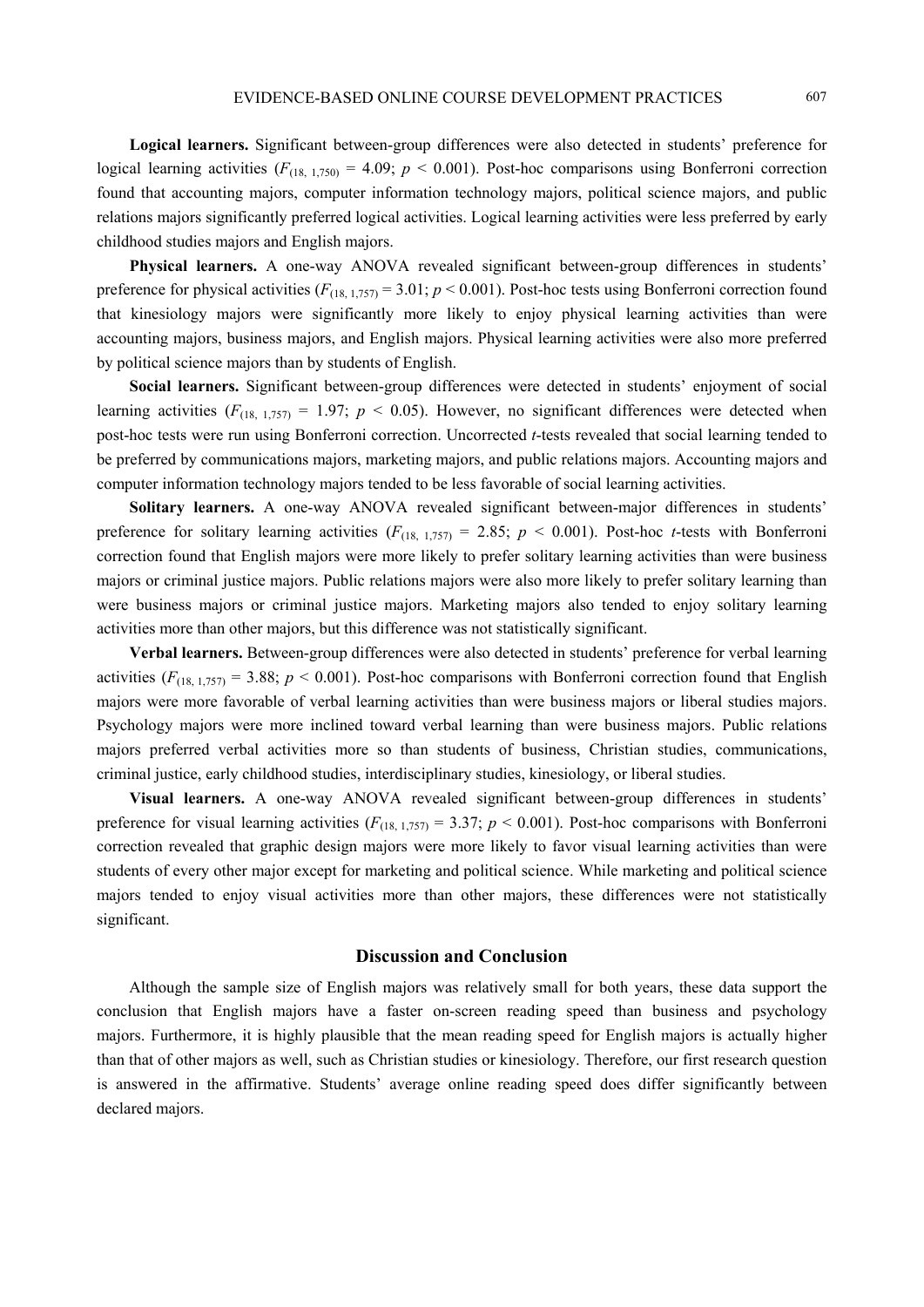# 608 EVIDENCE-BASED ONLINE COURSE DEVELOPMENT PRACTICES

Our second research question was also answered in the affirmative. Accounting majors, computer information technology majors, political science majors, and public relations majors significantly preferred logical learning activities. Kinesiology majors preferred physical learning activities. English majors and public relations majors preferred both solitary learning activities and verbal learning activities. Graphic design majors were most likely to favor visual learning activities. Although not statistically significant after applying Bonferroni correction, social learning activities tended to be preferred by communications majors, marketing majors, and public relations majors, while accounting majors and computer information technology majors tended to be less favorable of social learning activities. Our results were generally consistent with prior literature which has found significant differences in student learning styles across college majors (Cano, 1999).

#### **Implications**

Findings revealed that students' online reading speeds varied widely across majors, thus the PPM reading speed estimates mandated by an approving administrative team may be grossly inaccurate. Therefore, more realistic time estimates should be considered with a specific academic major in mind. Reading speed differences were most apparent among English majors, with English majors tending to be the fastest readers. This could be problematic in that many English courses are designed for and taught to non-English majors as part of a university's general education requirement. In essence, a course designer or developer, who is a content expert in English and commonly interacts with English majors and other English academics, would expect a typical student in an introductory course to read academic literature at an unrealistically fast speed. However, non-English majors may easily fall behind, feel overwhelmed, and perhaps drop or withdraw from a section as a result of the unmanageable work requirements. Therefore, engagement time estimates for general education courses should be developed with the slowest readers in mind, regardless of the discipline.

In respect to learning style preferences, these findings generally support the practice of providing a variety of learning activities within general education courses for the maximum enjoyment of all students. Course designers may also consider offering students a choice of learning activities whereby they may accomplish the same learning objective through alternate means. However, these findings may allow designers of upper-division courses more flexibility in selecting learning activities which are generally preferred by students in their respective major. For example, it may be permissible for upper-division English courses to rely more heavily on solitary and verbal learning activities without necessarily incorporating an arbitrarily mandated quota of physical learning activities.

## **Limitations**

We analyzed incoming student data from predominantly non-traditional students in an online degree completion program. Findings may not generalize to traditional students who are transitioning directly from high school into the university setting. Findings may also vary as a function of the university's or program's enrollment requirements. In a university where all students are required to demonstrate a high degree of language arts and general academic proficiency at enrollment, the observed differences between majors may be less acute. Another limitation was the relatively small number of English majors included in the study. Additional research should be conducted with larger sample sizes in order to further confirm these findings.

While it is theoretically possible to match students' self-reported interests with their coursework experiences, it is important to note that students who prefer the style of a particular learning activity will not